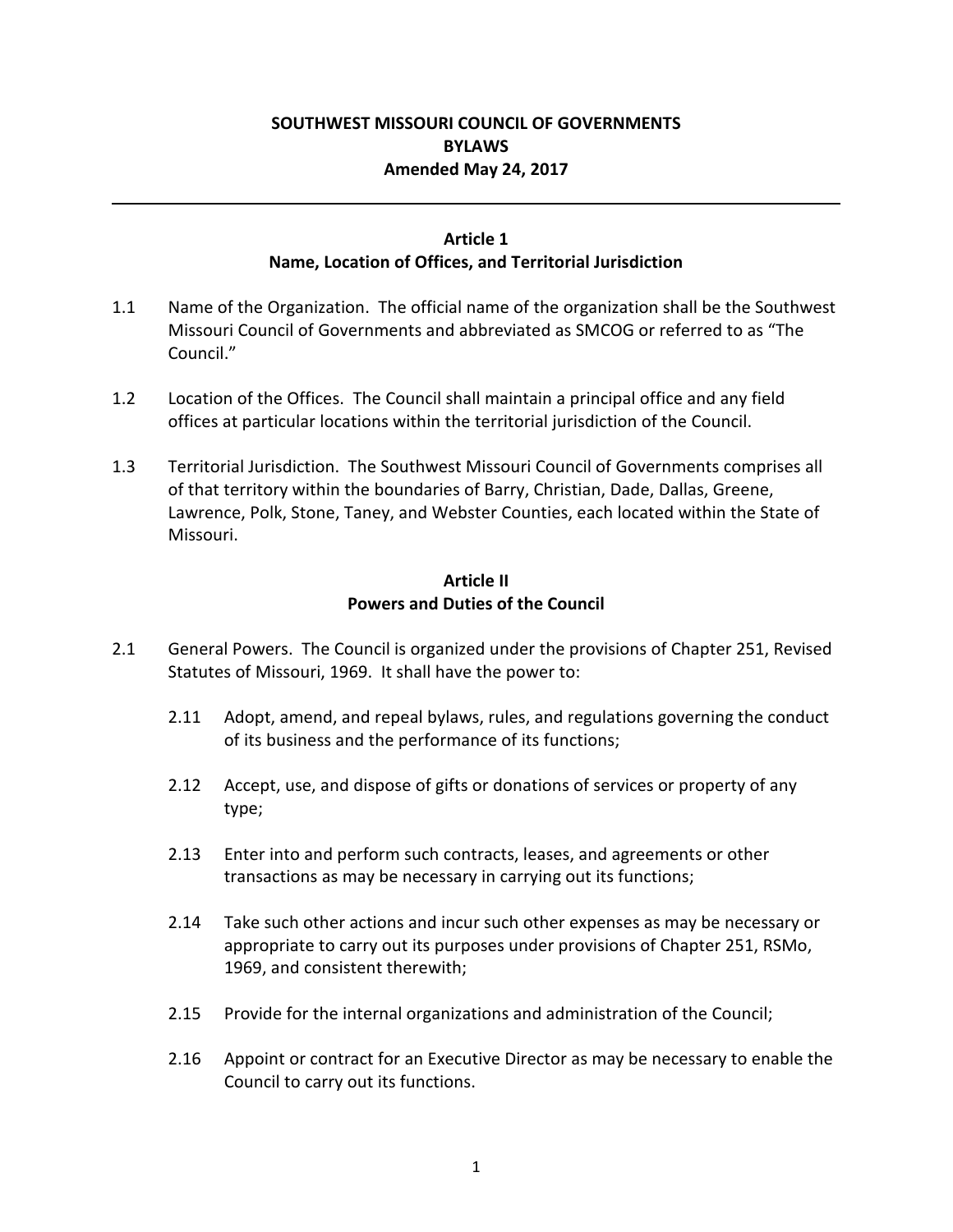- 2.2 Limitations of Powers. The functions of the Council shall be solely advisory to the local governments and local government officials comprising the area.
- 2.3 Special Services. The Council shall provide, upon request of local government, special planning and other services to local governments and shall coordinate matters of local interest throughout the region.
- 2.4 Coordination. The Council shall have authority to coordinate activities and planning procedures with adjoining regions of Missouri for the common good.
- 2.5 Regional Planning. The Council shall carry out regional planning activities at the request of local governments and state and federal agencies as outlined in Chapter 251, RSMo, 1969.

## **Article III Organization of the Council**

- 3.1 Membership. The membership of the Council shall consist of each city and county unit of government within the territorial boundaries of the Council that has submitted a Resolution of membership as specified in Chapter 251.250 RSMo (1969), nongovernmental members as specified in Section 3.12, and Associate members as specified in Section 3.13. One representative from each of the government and nongovernment members shall serve on the Board of Directors of the Council.
	- 3.11 The member representative of a county shall be the presiding commissioner of the county commission, or his or her designated alternate from such county. The member representative of a city shall be the mayor or his or her designated alternate from such city, and the member representative of a town or village shall be the chairperson or his or her designated alternate from such town or village. Government representatives shall comprise at least 51 percent of the Board of Directors of the Council.
	- 3.12 At least one non-government member shall be a senior management official or executive from a for-profit enterprise within the region. At least one nongovernment member shall be a senior management official or executive from each of the following entities: chamber of commerce, institution of postsecondary education, workforce development, public utility or utility cooperative. Other individuals who represent the principal economic interests of the region or participate in essential functions of the Council may also serve as non-government representatives and shall be appointed to the Council as stated in Section 3.22.
	- 3.13 Associate membership in Southwest Missouri Council of Governments shall be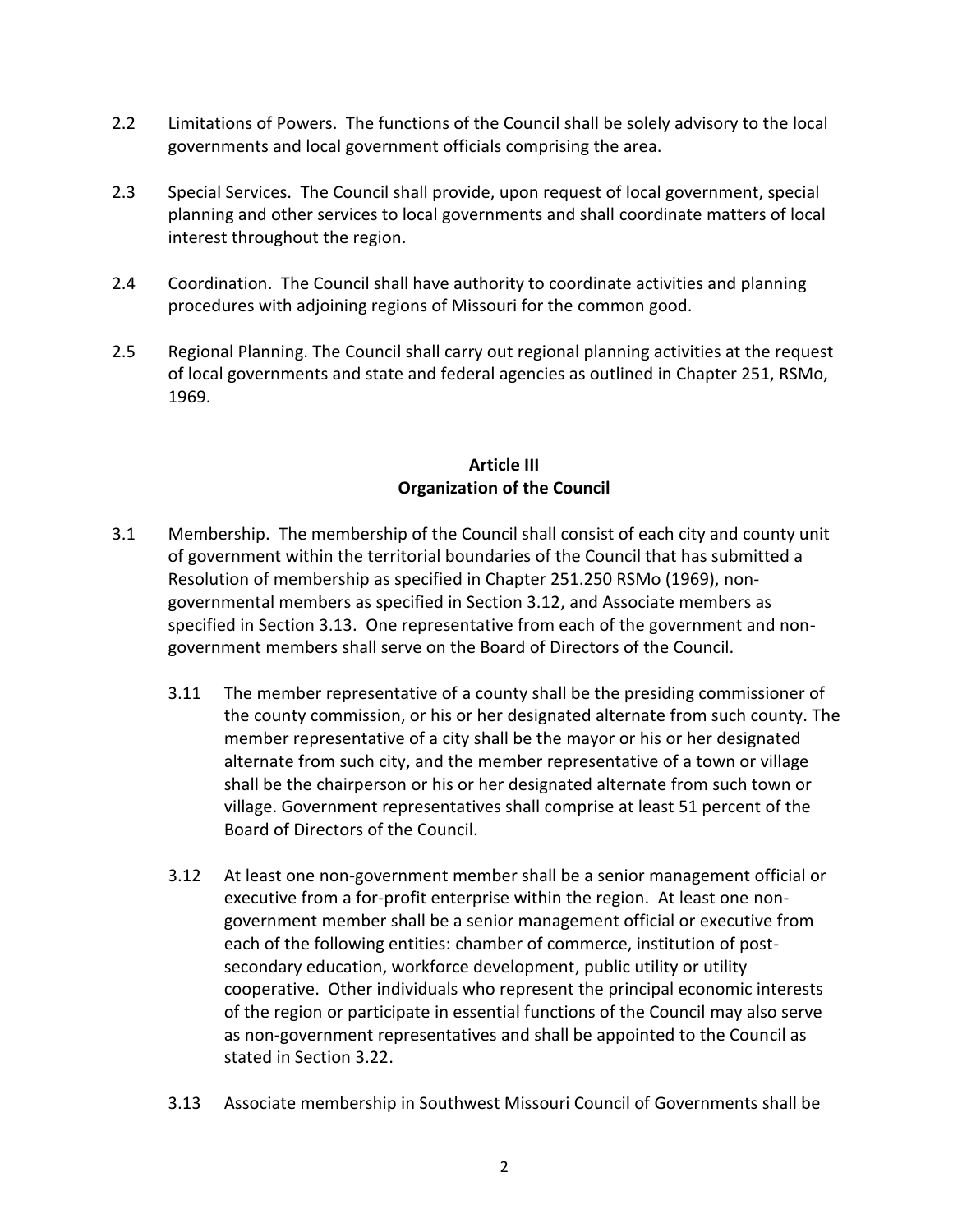open to any person, group of persons, company, corporation, civic or development organization, educational or charitable institution, public or quasipublic body, or any other recognized entity whose objectives support the work of the Southwest Missouri Council of Governments. Associate Members will be subject to all rules or regulations and assessments as may be determined by the Southwest Missouri Council of Governments Board. Associate Members shall receive all member-directed notices and publications issued by SMCOG and may participate in all Southwest Missouri Council of Governments events and activities except they shall not hold office.

- 3.2 Terms of the Council Members.
	- 3.21 Governmental Council members shall serve for a term of one year. Members' terms shall be terminated, however, when they no longer serve as a member of the county commission, or as a designated alternate of the county commission, or as mayor or chairperson, or as a designated alternate of the mayor or chairperson. Their successors shall be appointed by the local units of government making the original appointment. Members may serve successive terms.
	- 3.22 Non-government Council members shall be appointed annually in June by the governmental members of the Council. Non-government members may serve successive terms. If any non-government member resigns or is unable to complete a term of appointment, a replacement representative may be appointed by the Council for the duration of such term.
- 3.3 State Representatives. State Representatives and State Senators of the region shall be invited to all meetings of the Council and shall be ex-officio nonvoting members.
- 3.4 The Commissioner of the Missouri Office of Administration, or their designee, shall be an ex-officio nonvoting member.

# **Article IV Meetings**

4.1 Open Meetings. All meetings and notices of meetings of the Council, or committees appointed by and which report to the Council, shall conform to the Missouri Open Meetings statute, and to the policy for open and closed meetings adopted by the Council in compliance with said statute. Only members of the Council shall have the right to speak at the meeting of the Council and its committees, except when a nonmember is authorized to speak by approval of a motion by a majority of the members present.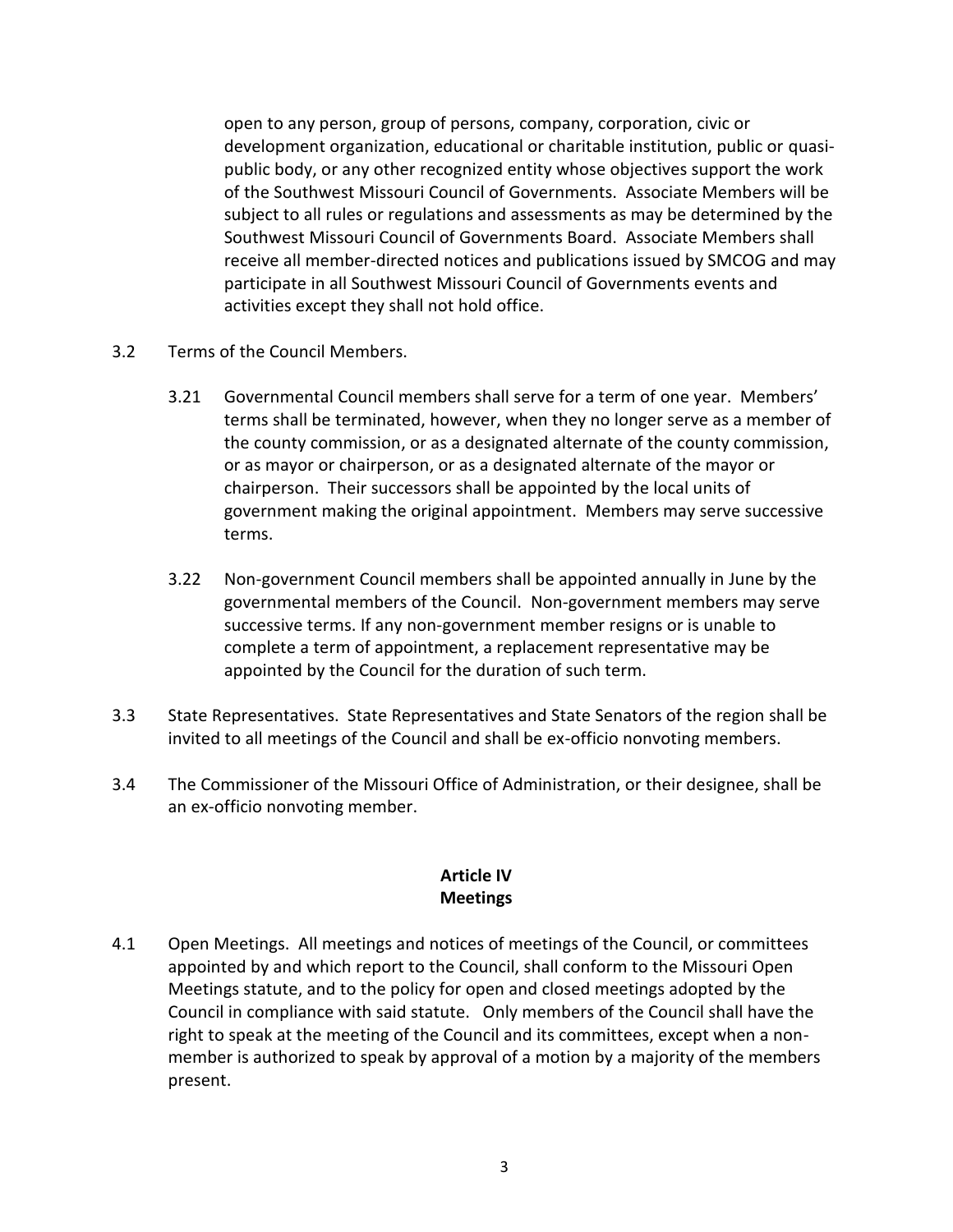- 4.11 Electronic Meetings among Members of Public Bodies Missouri Statute Section 610.025. If a member of a public body transmits an e-mail relating to public business to at least two other members of the body so that, when counting the sender, a majority of members are copied, a copy of the e-mail shall be sent to either the custodian of records, or the member's public office computer. Any such message, subject to the exceptions of Missouri Statute Section 610.021, shall be considered a public record upon receipt by the custodian or at the public member's computer.
- 4.2 Closed Meetings. The Board, upon majority vote at any duly constituted meeting thereof, may close to the public its deliberations, records and vote concerning any of the following matters:
	- 4.21 Legal actions, causes of action, or litigation, leasing, purchase or sale of real estate where public knowledge of the transaction might adversely affect the legal consideration thereof;
	- 4.22 Any proceedings involving physical or mental health, or deliberations relating to the hiring, evaluation, firing, discipline or promotion of personnel employed or contracted through cooperative agreement by the Council; and
	- 4.23 All other deliberations, records or votes as authorized by the Missouri Open Meetings statute, RSMo. §610.021.
- 4.3 Meeting Call. The Council shall meet not less than six times a year at a time and place to be designated by the Executive Committee. Any member may host Council meetings upon approval of the Executive Committee.
- 4.4 Voting. Each member of the Council, or his/her designee, shall have a single vote on all matters voted upon, except the Chair who shall cast a vote to break a tie. Proxy voting shall not be permitted.
- 4.5 Quorum. Nine of the designated Board members, present at any regular or special meeting of the Board, either in person, by e-mail, or by telephone call constitutes a quorum for the transactions of business at any meeting of the Board. A vote of the Board of Directors shall be valid as a binding act of the Council only if taken at a meeting of the Board in which a quorum was present. To obtain an e-mail quorum, votes will be conducted through the designated e-mail address of the Executive Director. All votes cast will be broadcast to all members of Council. If a quorum is not present at any meeting, the members present and entitled to vote shall have power successively to adjourn the meeting without further notice to a specified date not later than thirty days after such adjournment. At such a subsequent meeting, at which a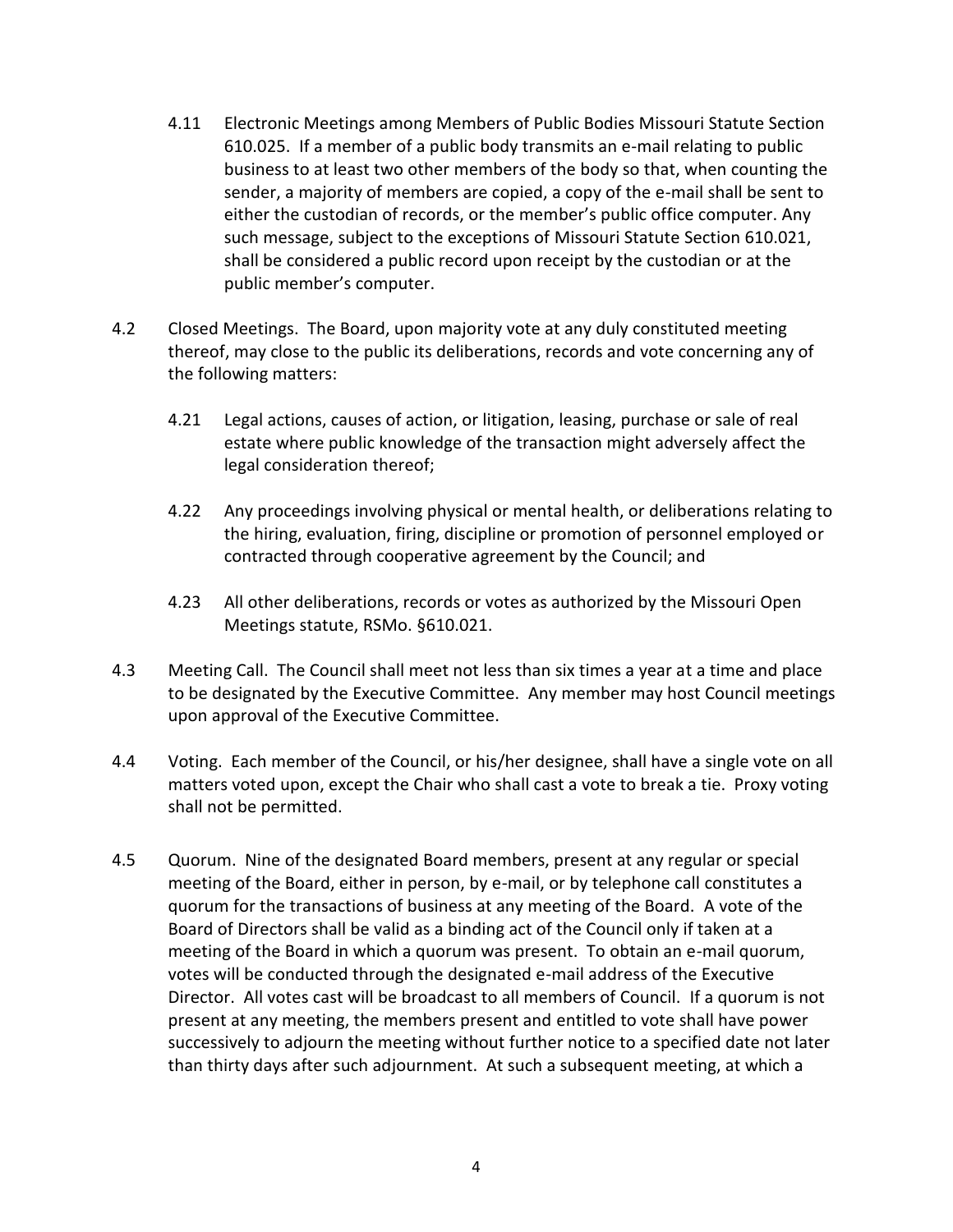quorum is present, any business may be transacted which might have been transacted at the meeting which was adjourned.

- 4.6 Minutes. The minutes of each meeting shall be prepared and distributed to the members after each meeting. A copy of the minutes of each meeting shall be sent to the Office of Administration for informational purposes. The minutes of each meeting and any corrections thereof, duly adopted, shall be signed by the Secretary/Treasurer or Chairperson.
- 4.7 Meeting Notice.
	- 4.7.1 Written Notice*.* Written notice of regular and special meeting of the Council shall be given to each member and to the Office of Administration by the Executive Director or staff at least five days prior to the date of the meeting. Such notice may be personally delivered or posted by mail, FAX or electronic media to each member of the Council. The notice to Council members shall include a copy of the tentative agenda for the meeting, but the business at a regular meeting shall not be restricted to agenda items*.* Notice may be waived in writing by a member and attendance at the meeting shall constitute waiver of notice unless a member files with the Secretary/Treasurer a written statement that he or she is attending specially for the purpose of protesting the holding of the meeting and the notice given. By unanimous consent of all members of the Council, the requirement of notice can be waived. A notice shall be deemed to be duly given when mailed by ordinary mail, postage prepaid, to each member of the Council at his last known address as appears on the records of the Council.
	- 4.7.2 Public Notice. Public notice of Council meetings shall be given at least twentyfour hours in advance of such meetings by posting such notice in a prominent place which is accessible to the public in the Council's office of business in accordance with RSMo. §610, unless for good cause such notice is impossible or impractical, in which case as much notice as is reasonably possible shall be given and a record of why correct notice was not given shall be included in the meeting minutes. Copies of the notice will be made available to the news media upon request.
	- 4.7.3 Notice of Electronic Meetings. In addition to posting meeting notice at its principal place of business, public notice of meetings to be conducted by telephone or other electronic means shall be posted on the Council's website and shall include instructions on how the public may access the meeting.
- 4.8 Special Meetings. Special meetings of the Council may be called by the Chair at such time and place for such purpose as the Chair shall designate. Special meetings of the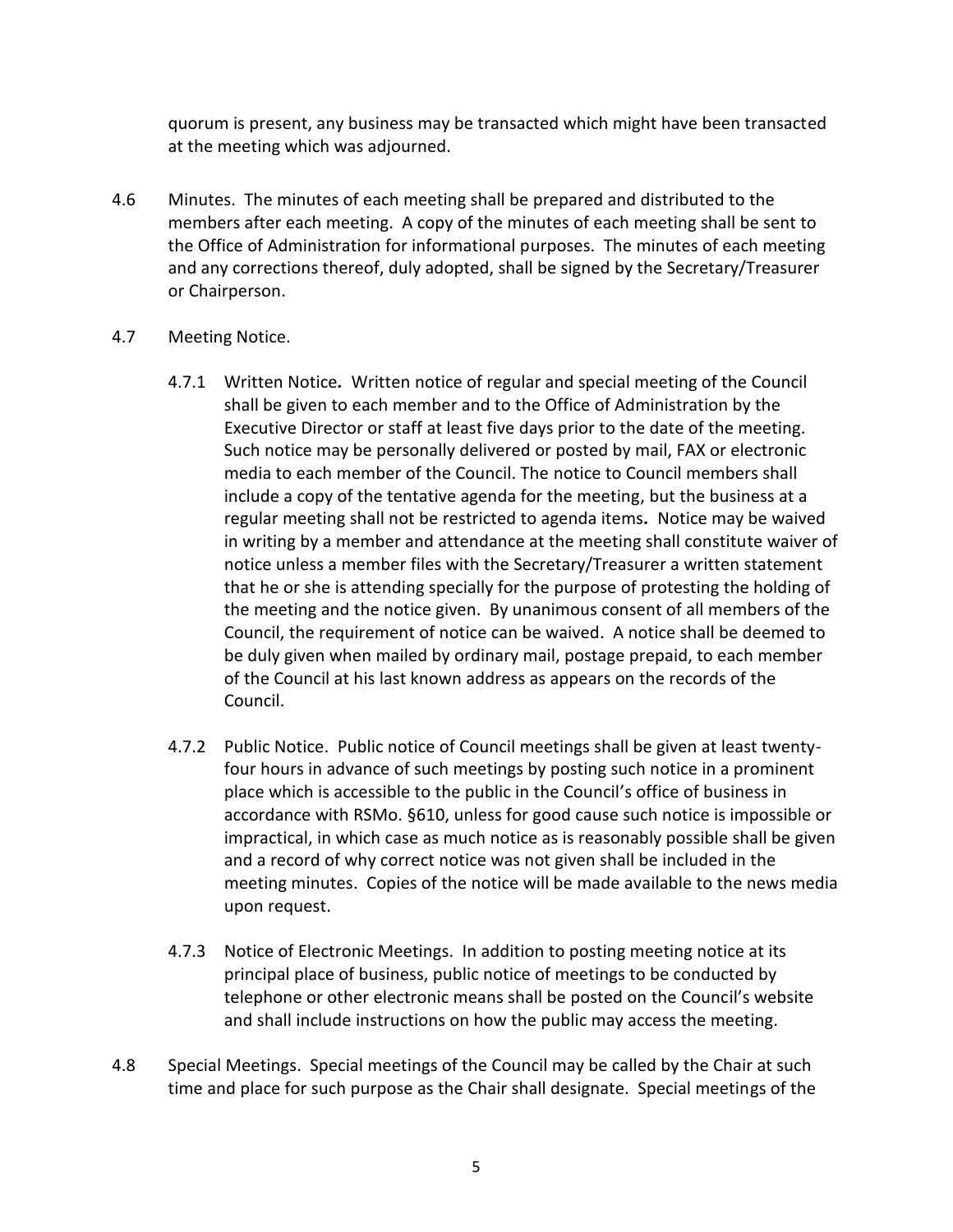Council shall be called upon written request of one-third of the members of the Council filed with the Secretary/Treasurer or Executive Director, or with a request of one-third of the members present at regular Council meetings. Both types of requests shall designate the time, place, and purpose of the meeting. The business of any special meeting shall be limited to the stated purposes of that meeting.

- 4.9 Preparation and Approval of Board Agenda. The Executive Director and the Chair of the Board shall prepare a tentative agenda for the Board meeting. The agenda shall be distributed to Board members with the Meeting Notice.
- 4.10 Requests for Agenda Placement. Board members may request an item to be placed on the agenda by submitting a written request, delivered by mail or electronic transmission, to the Executive Director or Board Chair within seven (7) calendar days prior to the scheduled meeting date.
- 4.11 Individuals other than Board members may request the Board to place an item on the agenda by filing a written request with the Executive Director within seven (7) calendar days prior to the meeting date at which the matter is requested to be considered. The request shall be accompanied by a written summary of the proposed agenda topic describing the relevance of the topic to the Southwest Missouri Council of Governments and any other information that the person making the request believes is pertinent and will assist the Board in its deliberations concerning the request. The Chair shall determine whether the item shall be placed on the tentative agenda or referred to the Executive Director for disposition.

## **Article V Officers**

- 5.1 Officers. The officers of the Council shall be a Chair, a Vice-Chair, and a Secretary/Treasurer, each of whom shall be a voting member of the Council.
- 5.2 Election of Officers and Terms. The officers shall be elected in June. The officers shall be elected for a term of one year or until a successor is duly qualified. Officers may serve consecutive terms.
- 5.3 Nominating Committee. There shall be appointed by the Chair, a nominating committee of not less than three members of the Council which shall recommend and nominate persons for the offices of Chair, Vice-Chair, and Secretary/Treasurer, and to nominate non-government representatives to the Council and the Executive Committee. Nominations for any office will be accepted from the floor.
- 5.4 Vacancies. The Executive Committee shall fill any vacancy caused by resignation, disqualification or the inability to serve in the capacity of an officer. In the event that two or more offices should be vacated at the same time, the Executive Director shall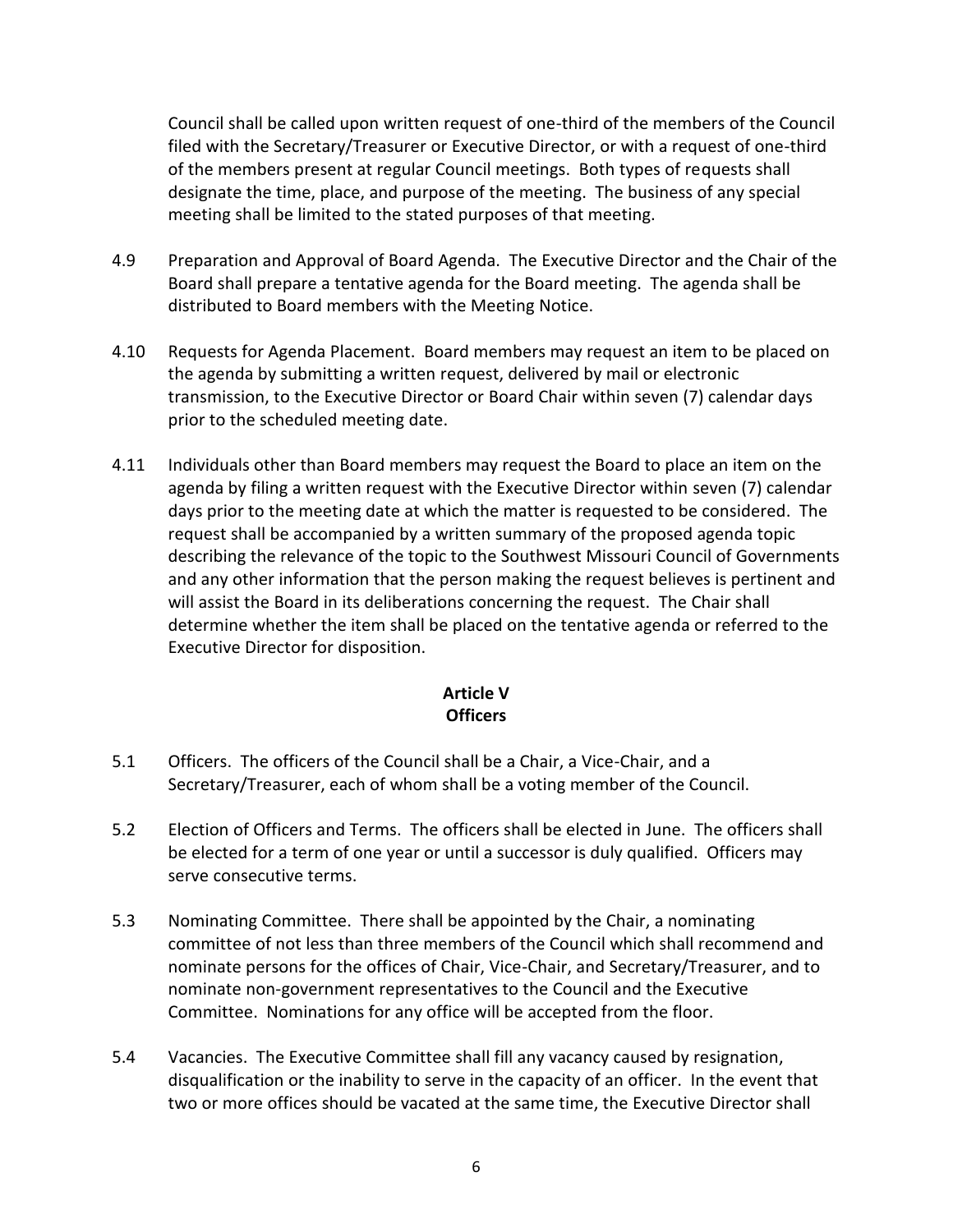call a special meeting of the Council for the purpose of filling the vacancies.

- 5.5 Removal. An officer elected by the members of the Council may be removed at any time without cause by the affirmative vote of the majority of the members of the Council. Any vacancy occurring in any office shall be filled for the unexpired term thereof by the members in the same manner as provided for elections.
- 5.6 Chair. The Chair shall preside at all meetings of Council, execute all instruments for and on the behalf of the Council, appoint committees, and represent the Council on official business. The Chair shall authorize the disbursement of all checks, for and on behalf of the Council. The Chair may delegate the authority for disbursement of checks and execution of all instruments for and on behalf of the Council to the Executive Director.
- 5.7 Vice-Chair. The Vice-Chair shall, in the absence or disability of the Chair, perform the duties and exercise the powers for the Chair.
- 5.8 Secretary/Treasurer. The Secretary/Treasurer shall cause all the proceedings of the meetings of the Council to be recorded. The Secretary/Treasurer shall give notice of all meetings to the members as required. The Secretary/Treasurer shall have custody of and provide safe-keeping of all documents of the Council, provided, however, that such duties may be delegated to the Executive Director. The Secretary/Treasurer shall have the responsibility of obtaining the financial records of the Council from the contracted institution which shall have custody of the funds of the Council, and upon receipt of these records, give a full financial report during regular Council meetings. The Secretary/Treasurer may delegate the financial report to the Executive Director.
- 5.9 Executive Director. The Council may, by proper resolution, grant either general or specific authority to the Executive Director to execute instruments for and on behalf of the Council. The Executive Director shall be the chief administrative officer of the Council and shall oversee and be responsible for all professional planning work and administration of the functions and offices of the Council, subject however, to the policies established by the Board. The Executive Director shall, with advice and consent of the appropriate committee, make appointments of staff personnel, prepare a recommended budget, prepare reports and publications, and direct the work of the staff. The Executive Director may testify before appropriate public bodies or committees thereof on such policies and recommendations as may be adopted and approved by the Board and may consult and confer with appropriate public officials on behalf of the Council in connection with the program of the Council.

## **Article VI Executive Committee**

6.1 Membership. The Executive Committee shall be composed of the Chair, Vice-Chair, Secretary/Treasurer, the immediate Past Chair, and at least two but not more than four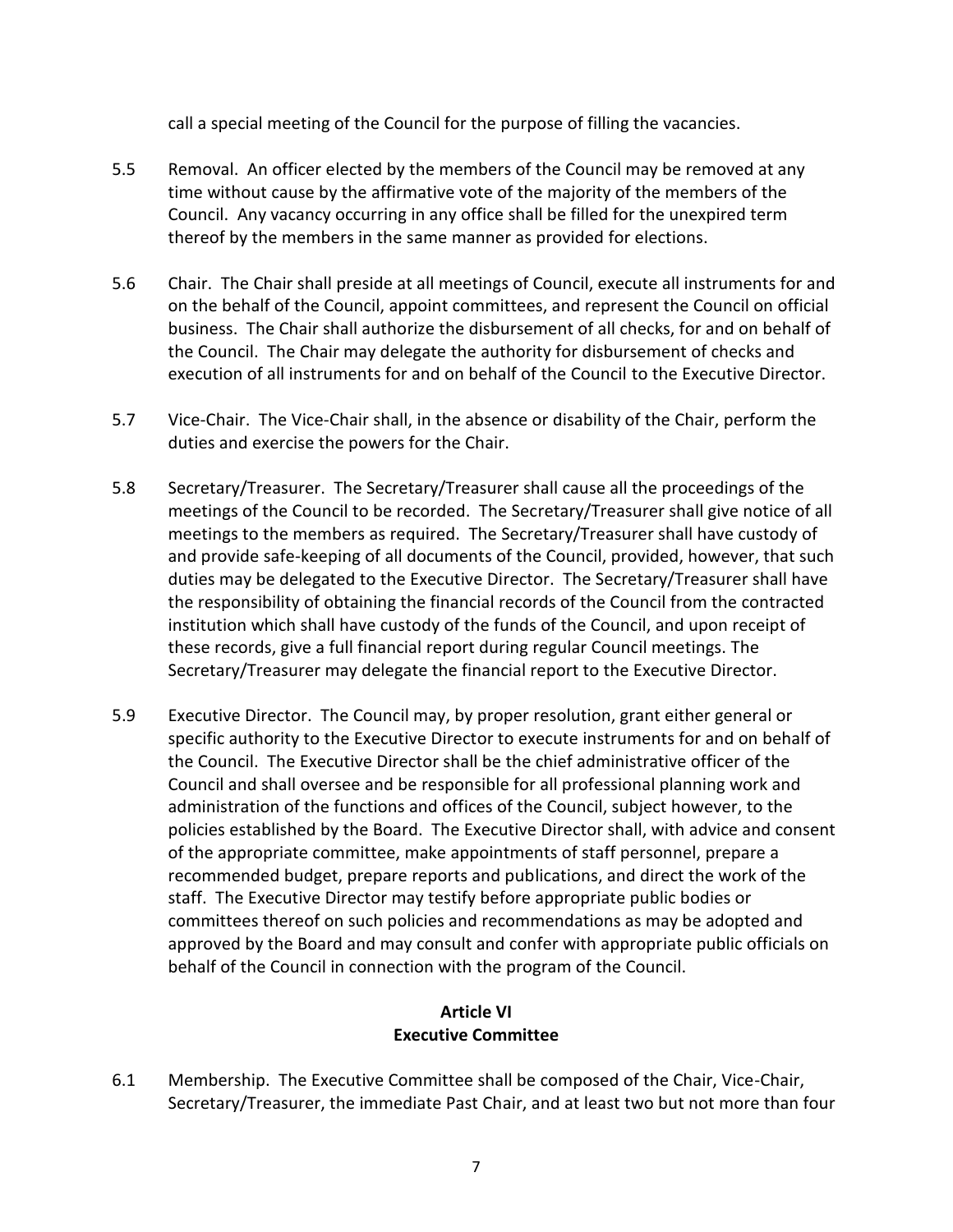additional members of the Council who may be government or non-government representatives, that the majority of the Executive Committee shall be government representatives. Representation on the Executive Committee shall include at least two county government representatives, two city government representatives, and two non-government representatives. Members of the Executive Committee not serving as officers shall be elected by the Council in June.

- 6.2 A quorum of the Executive Committee shall be one person more than half of the Committee membership, two of whom shall be officers. Members present either in person, by telephone or other electronic media, shall constitute a quorum for the transactions of business at any meeting of the Executive Committee.
- 6.3 Meetings. The Executive Committee shall meet at least four times each year at a time and place determined by the Executive Director or by two or more of the officers. All members of the Council shall be given not less than five days notice of any meetings of the Executive Committee. Public notice of meetings shall be given in accordance with the procedures of Section 4.7.2 and notice of electronic meetings shall be given in accordance with the procedures of Section 4.7.3.
- 6.4 Powers and Duties. In addition to the duties specified in the bylaws, the Executive Committee will act for the Council when there is not time or it is not practical to assemble the Council. In the event of such emergency or deadline, the Executive Committee shall have all powers, duties, and responsibilities of the Council, including, but not limited to, the power to submit grant applications on behalf of the Council, the power and authority to make all recommendations required by the federal or state with regard to any proposal by any local government within the area that the Council represents, and such other powers, duties, and authority necessary to carry out the functions and purposes of the Council. Emergency actions by the Executive Committee will be affirmed by the Council at its next regular meeting.
- 6.5 Establishment of Committees. The Chair may establish, with the advice and consent of the Executive Committee, such other committees as are deemed necessary and desirable to carry out the purposes and functions of the Council.
- 6.6 Consultants. The Executive Committee may secure, as needed, services of legal counsel, auditors, and professional and technical consultants to carry out the purposes and objectives of the Council.

## **Article VII Fiscal Policy**

7.1 Fiscal Year. The fiscal year of the Council shall be from July 1 to June 30.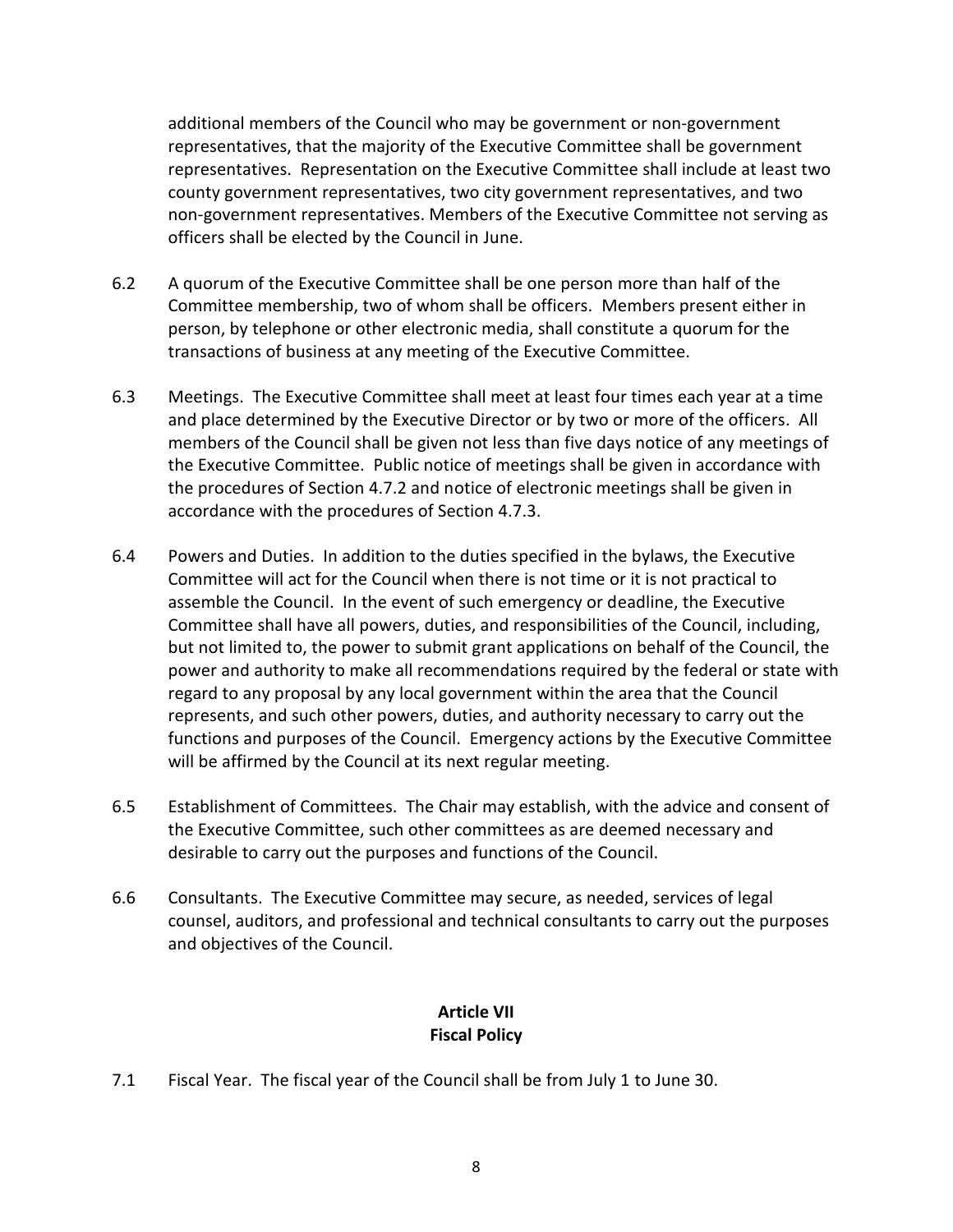- 7.2 Budget. The Executive Director and the budget committee shall prepare an annual budget and present it to the Council for final action by the Council no later than the June Council meeting. The budget shall show the proportionate share of each local governmental unit participating in the Council. A copy of the proposed budget must be submitted to each of the participating local governmental units at least thirty (30) days prior to the end of the Council's fiscal year.
- 7.3 Membership Assessments. The membership dues schedule will be assessed annually based on a calendar year. Upon paying membership dues, each county, city, town, and village shall be considered a member of the Council until its membership assessment becomes delinquent or upon receipt of official resolution from the governing body of the county, city, town, or village that it does not desire membership during the membership year. After the beginning of the calendar year, assessments for new members will be based on the fiscal quarter in which they join. Non-government members shall not be assessed membership dues.

## **Article VIII Amendments**

- 8.1 Procedure for Amendments. Proposed amendments to the bylaws will be transmitted in writing by ordinary mail or electronic media to the Council members not less than twenty (20) days prior to the meeting at which a vote will be taken. Approval of the amendment by a simple majority of the quorum present will constitute passage.
- 8.2 Effective Date of Amendments. Any amendment of these bylaws which has been duly approved by the Council shall become effective immediately upon passage, unless otherwise specified within the amendment.
- 8.3 Revision. The Executive Committee may revise any part of these bylaws solely for the purpose of clarifying the intent of one or more sections. Each member of the Council shall receive not less than twenty (20) days notice of the exact revision prior to adoption by the Executive Committee.

## **Article IX Rules of Order**

- 9.1 Roberts Rules of Order. Roberts Rules of Order shall govern the parliamentary procedures and other proceedings deemed appropriate by the Council, at all meetings of the Council, the Executive Committee and all committees appointed by and which report to the Council, except where such rules conflict with these Bylaws, or with the Revised Statutes of Missouri, or where pre-empted under provisions of Section 9.2.
- 9.2 Resolution. The Council, Executive Committee, and all committees appointed by and which report to the Council may, by resolution, establish their own rules of conduct and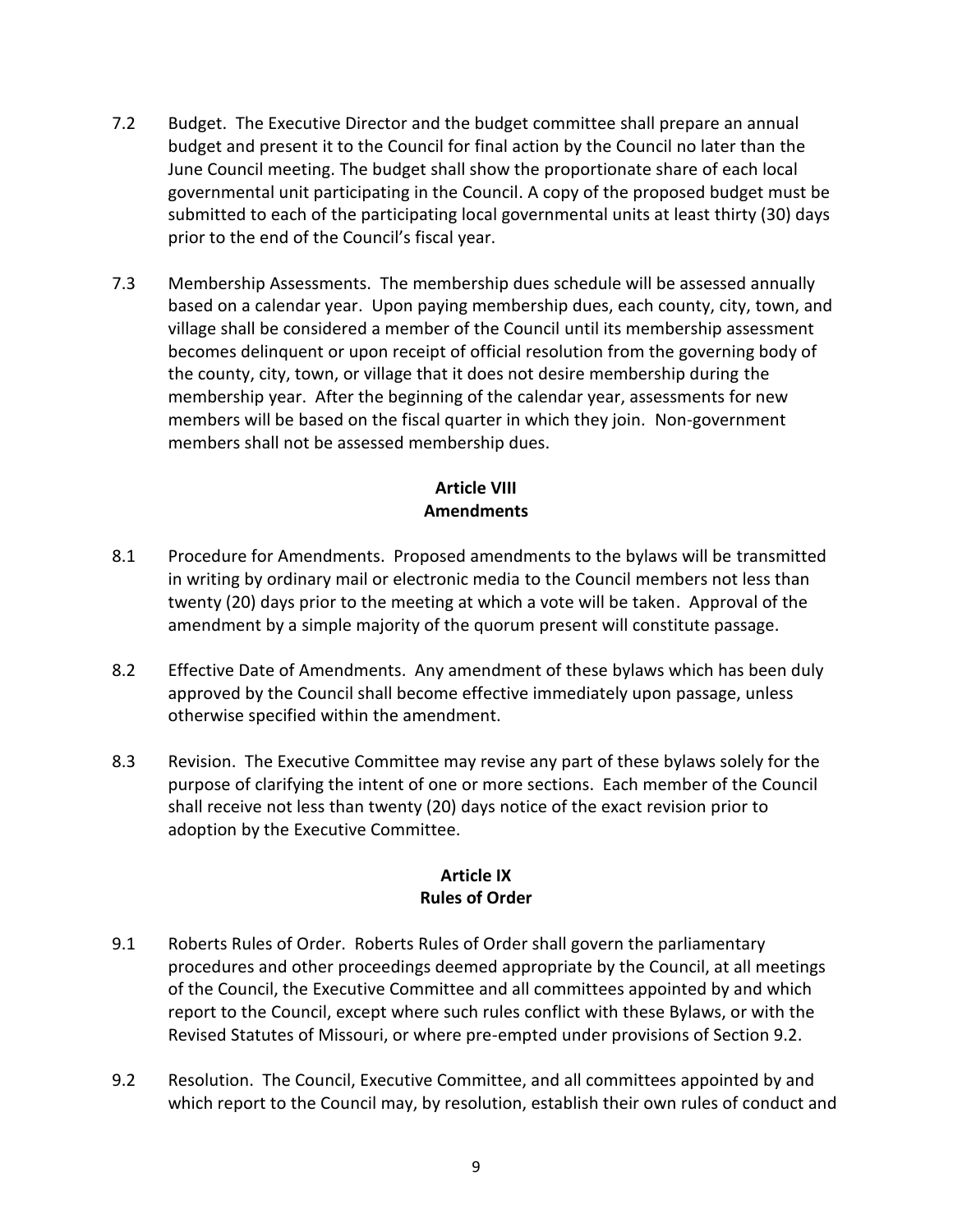order of business as deemed appropriate for more efficient and orderly accomplishment of their functions and responsibilities.

9.3 Chair's Right to Control. The Chairs of the Council, the Executive Committee, and all committees appointed by and which report to the Council shall retain the authority to control the order of their meetings.

## **Article X Annual Report**

- 10.1 Deadline. Prior to the annual meeting in October of each year, the Executive Director shall prepare an annual report, setting forth the activities and work of the Council for the previous year. The annual report shall be submitted to the Executive Committee for the appropriate action and, if approved, to the Council for adoption during the annual meeting.
- 10.2 Distribution. Upon adoption, the annual report shall be submitted to the membership within the region, to the members of the Missouri General Assembly representing any district which is within or partly within the region, and to the Office of Administration. The annual report shall also be made available to the general public and any state or federal agency requesting such a report.

# **Article XI Special Provisions**

11.1 Liability. None of the member governments of the Council nor the governmental or non-governmental member representatives on the Board of Directors shall be personally liable under, upon, or in connection with any other obligations or liabilities of the Council.

## **Article XII Non-Discrimination**

12.1 In the governance of the Council, the Board of Directors and the administration shall adhere to a policy of non-discrimination on the basis of perceived or actual race, color, religion, gender, gender identity, sexual orientation, national origin, ancestry, age, disability, or veteran status, in employment or in any program or activity offered or sponsored by the Council.

## **Article XIII Dissolution of the Council**

12.2 Upon receipt within thirty (30) days prior to the end of any fiscal year of certified copies of Resolutions recommending the dissolution of the Council adopted by the governing